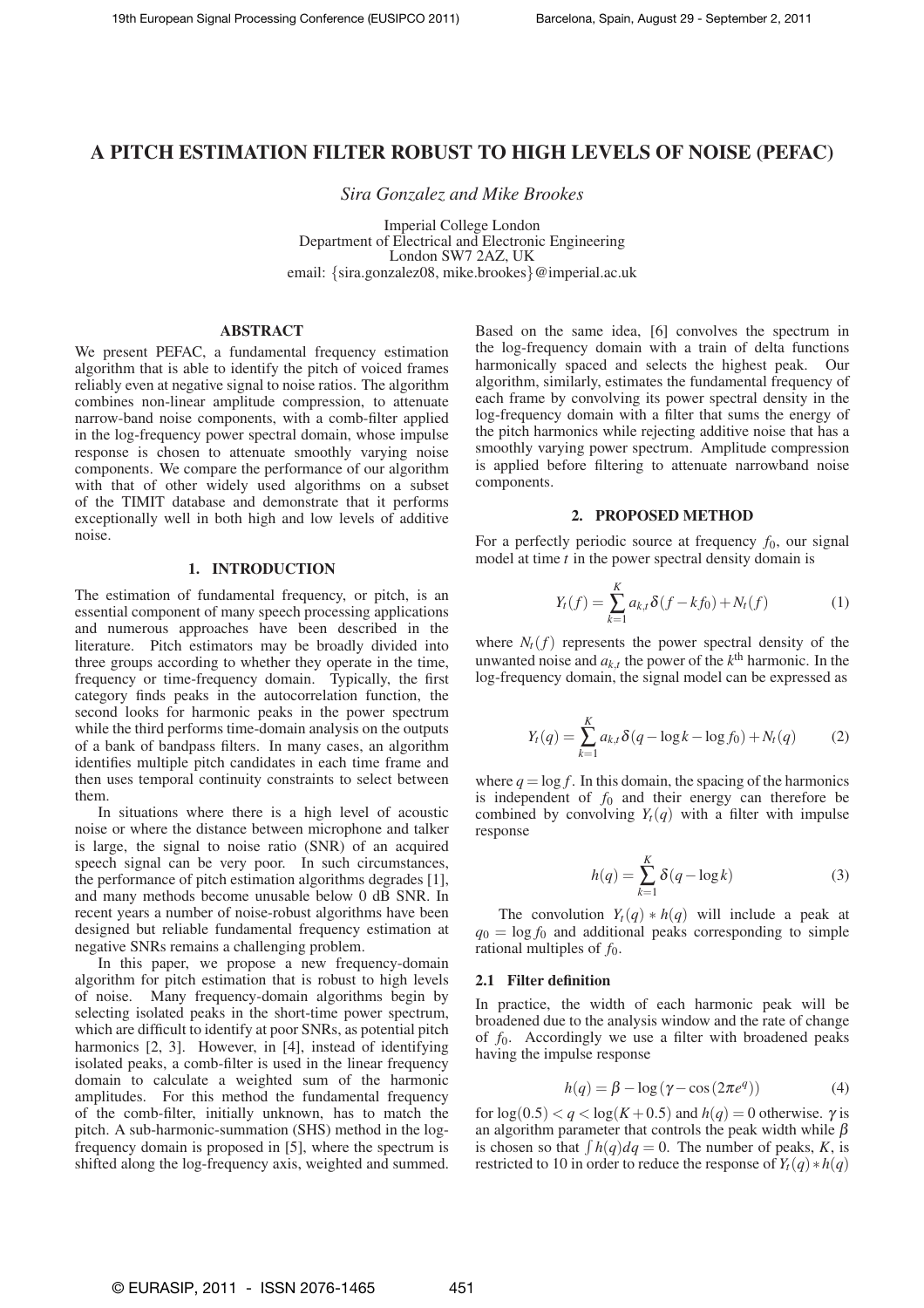at values of  $q$  corresponding to subharmonics of  $f_0$ . Fig. 1 shows  $h(q)$  for  $\gamma = 1.5$ .



Figure 1: Filter  $h(q)$  from (4) for  $\gamma = 1.5$ .

Because  $h(q)$  is chosen to have zero mean, white noise term,  $N_t(q)$ , will be suppressed by the filter. Moreover, because the peaks in  $h(q)$  are each approximately symmetrical with zero mean,  $N_t(q)$  will be suppressed if  $\frac{dN_t(q)}{dz}$  is approximately constant over the range log(*k* − 0.5) < *q* < log(*k* + 0.5) for each 0 < *k* ≤ *K*. In practice, this means that any smoothly varying noise power spectral density will be greatly attenuated by the filter.

#### **2.2 Compression**

Although, as we have seen, noise with a smoothly varying spectrum will be suppressed by the filter  $h(q)$ , some noise sources contain high amplitude narrowband components which may dominate the filter output. In order to avoid this, we apply compression to the spectrum of each time frame before convolving with  $h(q)$  by setting

$$
Y'_t(q) = Y_t(q)^{\alpha_t(q)} \tag{5}
$$

where *t* is the time index. To determine the compression exponent,  $\alpha_t(q)$ , we first calculate the smoothed spectrum  $\overline{Y_t}(q)$ by lowpass filtering  $Y_t(q)$  in both time and log-frequency. In the absence of noise, we expect  $\overline{Y}_t(q) \approx L(q)$ , the longterm average spectrum of speech [7, 8]. Accordingly we normalize  $\overline{Y}_t(q)$  and  $Y_t(q)$  to the power of  $L(q)$  and set the compression exponent to be

$$
\alpha_t(q) = \frac{\log L(q)}{\log \overline{Y}_t(q)}\tag{6}
$$

A strong narrowband noise source at  $q_n$  will result in  $\overline{Y}_t(q_n) \gg L(q_n)$  and the resultant  $\alpha_t(q_n) \ll 1$  will compress its amplitude. In addition, the power normalization of  $\overline{Y}_t(q)$ means that noise free speech spectral components at other values of *q* will be enhanced because at these frequencies  $Y_t(q) < L(q)$ .

#### **2.3 Fundamental frequency estimation**

The complete PEFAC (Pitch Estimation Filter with Amplitude Compression) therefore comprises the following steps whose outputs are shown in Fig. 2 for a single voiced frame corrupted by car noise:

- (i) transform the input signal to the time-frequency domain using the short-time Fourier transform (STFT),  $Y_t(f)$ ,
- (ii) interpolate the power spectral density (PSD) of each frame onto a log-spaced frequency grid,  $Y_t(q)$ ,
- (iii) find  $\alpha_t(q)$  so that the normalized smoothed spectrum  $\overline{Y_t}(q)$  equals  $L(q)$  and calculate the compressed PSD,  $Y'_t(q)$ ,



Figure 2: Algorithm processing steps for a single voiced frame of speech corrupted with car noise. (a) PSD in dB, (b) PSD in dB in a log-frequency grid, (c) compressed PSD in dB in a log-frequency grid, and (d) normalized output of the filter and fundamental frequency,  $f_0$ .

(iv) convolve the compressed PSD,  $Y_t'(q)$ , with the analysis filter,  $h(q)$ , and select the highest peak in the feasible range as the estimated pitch.

In Fig. 2 we see that the low frequency noise that masks the fundamental in (a) is greatly attenuated in (c) and that a clear peak at 204Hz is visible in (d) despite being absent in the original spectrum.

The algorithm does not impose any temporal continuity constraints on the pitch estimates. Despite this, the algorithm results in very few gross pitch errors even at poor SNRs as demonstrated in Section 4.

#### **3. EXPERIMENTS**

The pitch estimator described above includes a number of algorithm parameters whose values were determined empirically using a development test set. The STFT used a Hamming analysis window of 90ms duration; this is long enough to resolve the pitch harmonics even for low values of *f*<sup>0</sup> but short enough to limit the pitch variation within a frame. Each windowed input frame is zero-padded to 360ms to aid the interpolation stage at low frequencies and the inter-frame time increment is 10ms.

The spectrum of each frame is interpolated onto a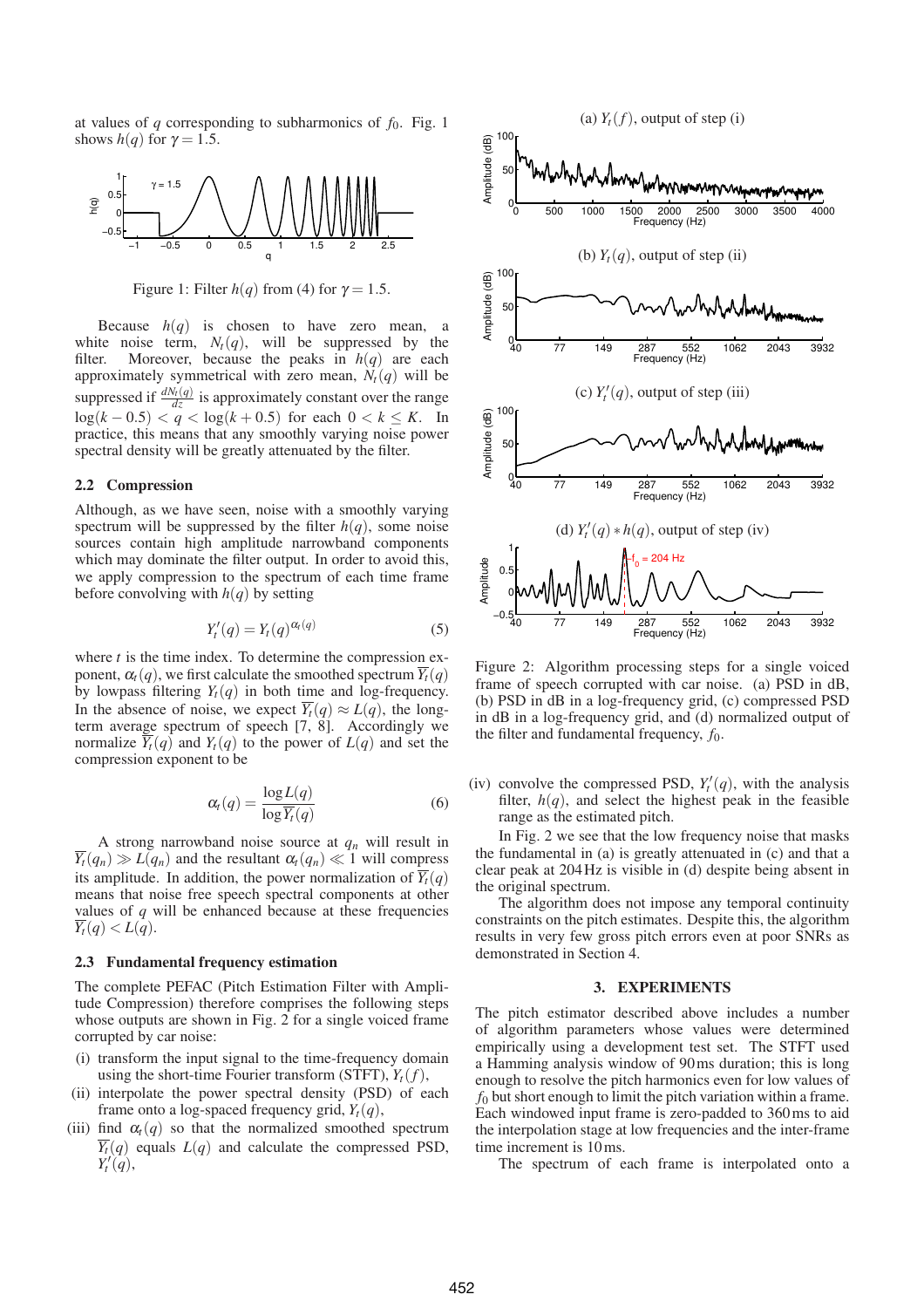

Figure 3: Output of various steps of PEFAC for a speech file corrupted with white noise at −5 dB SNR. (a) Noisy speech log-frequency spectrogram, (b) compressed noisy speech spectrogram, and (c) output of the pitch analysis filter normalized at each frame to its peak value.

logarithmic grid ranging from 40Hz to 4 kHz with a frequency resolution of 0.58%. Conceptually the sampled spectrum is first converted to a continuous spectrum using linear interpolation and this is then resampled using a variable width triangular sampling kernel. In practice the two stages are combined and the continuous spectrum is not calculated explicitly [8].

The smoothed spectrum  $\overline{Y}_t(q)$  in the amplitude compression step is calculated using a uniform moving average filter with support  $Q = 1.15$  in the log-frequency axis and averaging over the entire file (typically of 3-5s duration) in the time axis.

Following amplitude compression, the resampled spectrum of each frame is convolved with the filter  $h(q)$  from (4). The optimum value of the parameter  $\gamma$  depends on the nature of the noise and the value 1.5 was chosen as the best compromise. For each frame, the position of the highest peak in the filtered output is selected as the estimated pitch.

The upper graph of Fig. 3 shows the spectrogram of a speech signal corrupted with white noise at −5 dB SNR. The middle graph shows the effect of amplitude compression in which it can be seen that the noise has been significantly attenuated at low frequencies where little speech energy is present. The lower graph shows the output of the pitch estimation filter in which, for clarity, each frame has been normalized to its peak value. It can be seen that during voiced frames the filter output shows a strong peak at the correct



Figure 4: Fundamental frequency distribution for males and females in the core test set from the TIMIT database

pitch (about 200Hz) together with weaker peaks at rational multiples of this pitch.

#### **4. RESULTS**

In this section, the performance of the proposed fundamental frequency estimator is evaluated. We used the core test set from the TIMIT database [9] which contains 16 male and 8 female speakers each reading 8 distinct sentences. Thus the core test material consist of 192 sentences containing a total of 28,473 voiced frames. The selection of this database was based on the wide range of accents and speakers present in it.

The ground truth for the fundamental frequency was determined using Praat [10] on clean speech. Errors in the estimation given by Praat were corrected manually. Fig. 4 shows the fundamental frequency distribution of males and females in the database.

Additive noise from the RSG-10 database [11] was added to the speech files to generate the noisy test signals. Three types of noise were used at SNRs from  $-20$  to  $+20$  dB: white noise, car noise and babble. The measurement of SNR used ITU-T P.56 [12, 8] for the speech level and unweighted power for the noise.

For performance comparison, RAPT [13, 8], YIN [14] and Jin & Wang (J&W) [15, 8] were used. The first two of these are time-domain algorithms while the third is a time-frequency algorithm. The J&W algorithm was modified to give a single pitch estimate per frame by excluding the unvoiced and dual-pitch states from the dynamic programming stage.

Evaluation was restricted to voiced frames and a pitch estimate was classified as correct if it was within  $\pm 5\%$  of the true value. Each of the graphs in Fig. 5 shows the performance of the algorithms for one of the noise types. It can be seen that at  $+20$  dB SNR, all of the algorithms reach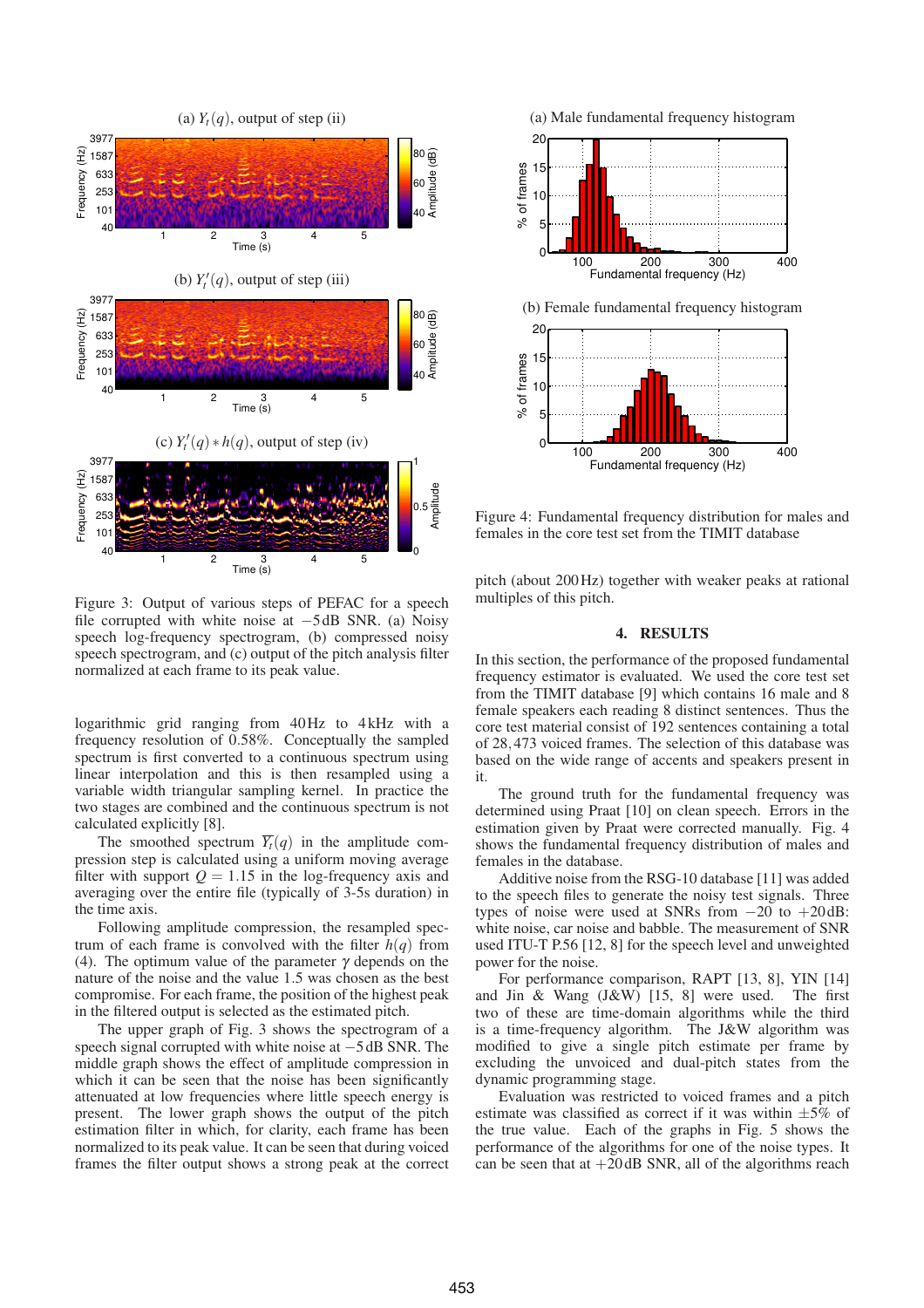

Figure 5: Variation of pitch estimation accuracy with SNR for (a) white noise, (b) car noise, and (c) babble noise. The solid lines show the percentage of correct frames (error below 5%) for each of the algorithms: PEFAC, J&W [15], YIN [14] and RAPT [13].

a performance plateau which varies between algorithms. The two time-domain algorithms, YIN and RAPT, degrade rapidly for all noise types at around 0 dB SNR although YIN always outperforms RAPT, particularly for white noise. The proposed algorithm (PEFAC) has excellent performance at +20 dB SNR and retains this high performance at significantly worse SNR levels than the other algorithms. The J&W algorithm degrades more gradually than the other algorithms and below −5 dB SNR it is the best algorithm for babble noise although at this level, all algorithms perform very poorly. Overall the performance of PEFAC consistently exceeds that of the other algorithms.

The RAPT and J&W algorithms employ dynamic programming to enforce soft temporal continuity constraints.



Figure 6: Variation of pitch estimation accuracy (error below 5%) with SNR for (a) white noise, (b) car noise, and (c) babble noise. The dashed line shows the frequency of the correct pitch being one of the top three PEFAC candidates (PEFAC-3). The solid line shows the percentage of correct frames for PEFAC. The dotted line shows the performance of the algorithm without amplitude compression (PEF).

Such constraints can be particularly effective at suppressing the octave errors that pitch estimators sometimes make. We have not used such constraints in this work but, as an indication of how they might improve performance, we have included as the dashed line in Fig. 6 (PEFAC-3) the percentage of frames for which the correct pitch was one of the three highest peaks in the filter output. From this we see that combining PEFAC with a perfect candidate selection algorithm could potentially give an additional performance improvement corresponding to 5 dB SNR. In Fig. 6 we can also observe the performance of the algorithm without the amplitude compression stage, represented with